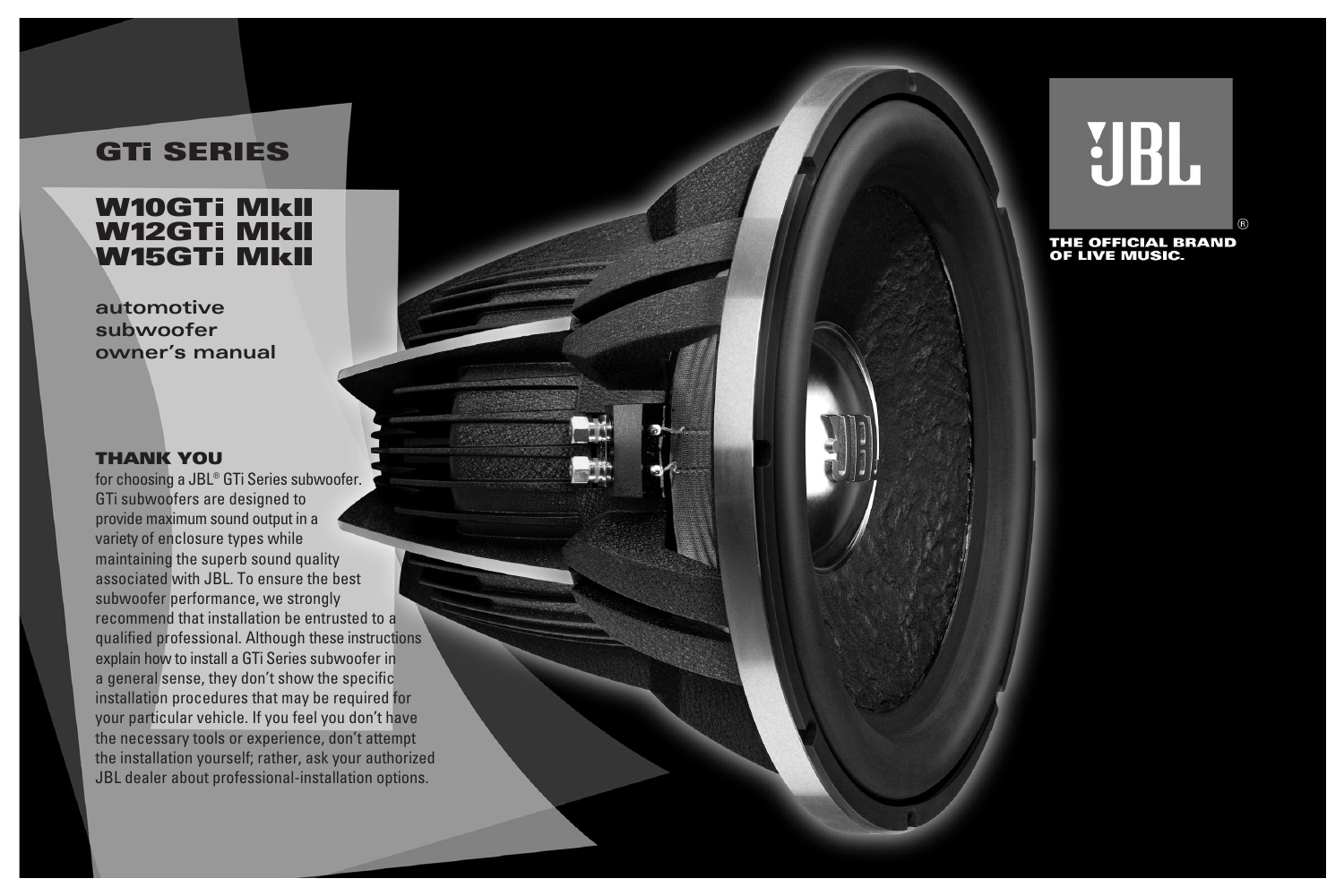### **INSTALLATION WARNINGS AND TIPS**

#### **WARNING**

Playing loud music in an automobile can hinder your ability to hear traffic, as well as permanently damage your hearing. We recommend listening at low levels while driving. JBL accepts no liability for hearing loss, bodily injury or property damage resulting from use or misuse of this product.

#### **YOUR CAR AND BASS REPRODUCTION**

Depending on the size of the vehicle's interior listening space, reproduced frequencies below 80Hz may be boosted by nearly 12dB per octave as frequency decreases. This effect, commonly known as transfer function, or cabin gain, plays an important role in defining the in-car frequency response of your subwoofer. It is displayed graphically, along with freespace response, on the enclosed data sheet for your GTi subwoofer.

#### **POWER-HANDLING LIMITATIONS**

The power-handling capacity of any subwoofer is related to the excursion limit of its suspension and its ability to dissipate heat. A speaker reaches its excursion-limited power-handling capacity when its suspension is stretched to its limit. The excursion curve shown on the Enclosure Design Sheet (included with your woofer) displays cone excursion at the input power level required to drive the woofer to maximum linear excursion  $(X_{\text{max}})$ . The input power shown may be used as instantaneous input only.

Thermal power handling is determined by the amount of heat that may be dissipated by the driver's voice coil. The power-handling rating assigned to your GTi Series subwoofer is its thermal-power-handling rating. This rating assumes a clean (unclipped) signal. A clipped waveform has much higher average power, due to the longer duty cycle at the top and bottom of the waveform; it will heat the woofer's voice coil faster than a clean signal and may damage the voice coil. A square wave has a 100% duty cycle and is extremely dangerous for any speaker. Audible distortion in the output of your woofer is an indication that your amplifier may be clipping, which could damage your speakers over time.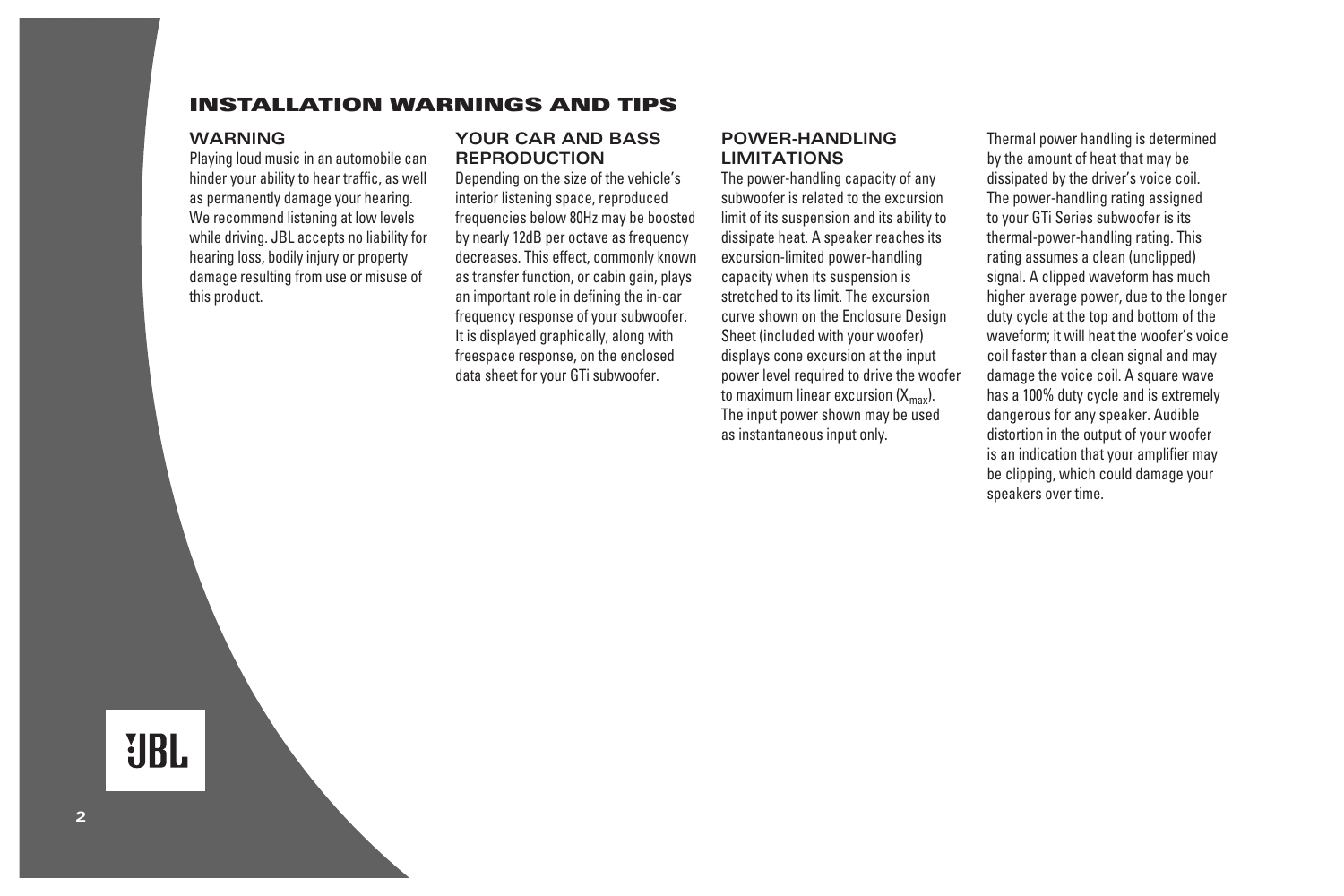### **CHOOSING AN ENCLOSURE**

GTi Series subwoofers are optimized to perform best in small sealed, vented and bandpass enclosures. While infinitebaffle mounting of GTi Series subs is possible, power handling will be compromised since there will be no enclosed volume of air to help the speaker's suspension control the motion of the woofer's cone. For this reason, we do not recommend infinite-baffle mounting for high-power applications. You should choose the enclosure you'll use based on the type of music you listen to, how much amplifier power you'll use to drive the subwoofer, and how much space inside the vehicle you can devote to a subwoofer enclosure. If you'll be using your GTi Series subwoofer for SPL competition, please see the document titled "GTi as SPL Competition Subwoofers" (included with your woofer).

Because a sealed enclosure provides the most control over the woofer's movement, a woofer mounted in a sealed enclosure will handle more power at low frequencies than a woofer mounted in another enclosure type. Sealed enclosures provide more accurate sonic reproduction than other enclosure types, so they are well suited to all types of music. Sealed-enclosure construction is straightforward. An optimum sealed enclosure is always smaller than other types of enclosures that are optimized for a particular speaker, so they require the least space inside the vehicle.

Vented enclosures provide better efficiency in the 40Hz – 60Hz range, but this efficiency comes at the expense of sound output in the lowest octave (below 40Hz) and at the expense of some control and power handling below box tuning. If you are using a small amplifier, a vented box will provide more bass output from less power. Vented enclosures are also well suited to a variety of music types. Because vented enclosures require the volume of the enclosure and the size of the port to have a specific relationship with the characteristics of the woofer, the enclosure must be built exactly to the specifications provided. If you wish to use a vented enclosure, we strongly recommend having your authorized JBL dealer build it; or verify that your design is correct if you wish to build it yourself. An optimum vented enclosure is always larger than the optimum sealed box for the same woofer, and will require more space inside the vehicle.

Bandpass enclosures can provide the greatest output available from any amplifier and subwoofer combination – at the expense of sonic accuracy. If sheer SPL (sound pressure level) is what you desire most, choose a vented or bandpass enclosure. Bandpass enclosure design is very tricky and the aid of a computer and enclosure design software is necessary if you wish to design the enclosure yourself. Like a vented enclosure, a bandpass enclosure must be built exactly to the specifications provided. Bandpass enclosures can be quite large and may require a lot of space inside your vehicle.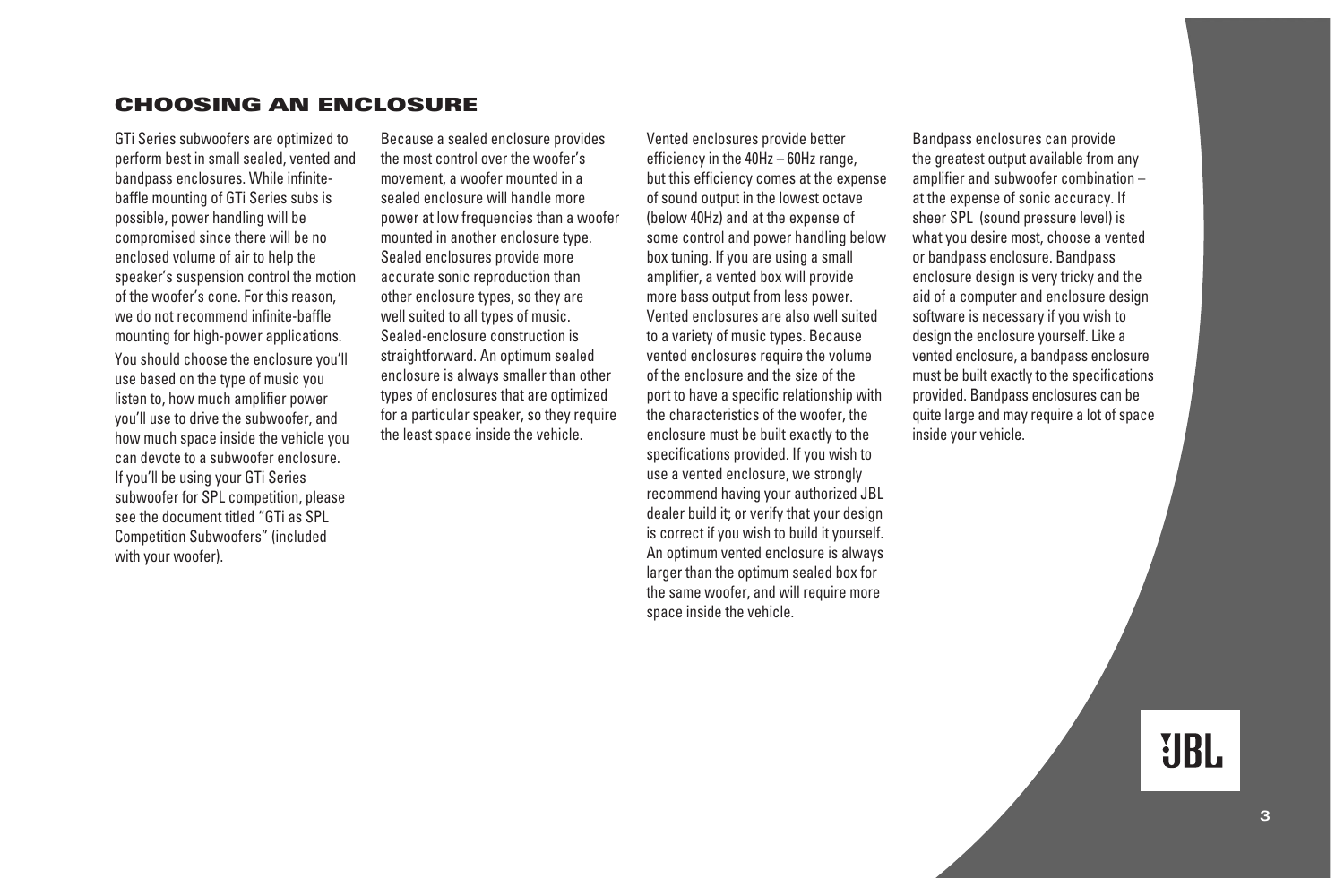#### **ENCLOSURE CONSTRUCTION**

Please observe the following suggestions when building an enclosure for GTi Series subwoofers.

- 1. Choose an enclosure design from the Enclosure Design Sheet included with your subwoofer.
- 2. Use at least 3/4" (19mm) MDF (medium density fiberboard) or marine birch plywood to build the enclosure. Enclosures for 12" and larger subwoofers and smaller woofers driven by high-power amplifiers should be constructed using 1" (25mm) material.
- 3. Join pieces of wood with glue and screws; do not use nails. Once the box has been tested, seal all joints inside the box with silicone caulk.

4. Fill the enclosure with damping material (Dacron,® fiberglass insulation or long-fiber wool) according to the design you have chosen from the Enclosure Design Sheet. "0% fill" indicates that no damping material should be used; "50% fill" indicates that all interior walls except the baffle should be lined with 1"-thick damping material, and "100% fill" indicates that the box should be loosely stuffed with damping material.

- 5. Use PVC or ABS plastic pipe for ports. Keep in mind that the openings at either end of the port must be at least one port diameter away from any obstruction.
- 6. Use the 10/24" machine screws and T-nuts provided to mount the woofer to the baffle. See Figure 1.

### **DUAL COIL VERSUS DIFFERENTIAL DRIVE®\***

Conventional dual-voice-coil woofers use a pair of voice coils "interwound" on the former and centered in the magnetic gap. The two coils may be connected in series or parallel in order to maximize an amplifier's output power. Both coils drive the cone forward and rearward.  $X_{\text{max}}$ (one-way-linear) is determined by the amount of voice coil exposed above and below the top plate. A conventional voice coil is made up of several layers of windings, each transferring heat to the winding next to it until the heat is finally dissipated by the outside layer through the top plate, magnet and backplate. This arrangement is inefficient, and results in low thermal power handling. See Figure 2.



JBL GTi Series subwoofers employ Differential Drive, a technology developed by JBL Professional. Differential Drive employs two voice coils positioned at opposite ends of the former, each suspended in a separate magnetic gap. These two coils may be connected in series or parallel, like a conventional DVC woofer, to maximize an amplifier's output power. Both coils MUST be connected to the amplifier in correct polarity! At low power, both voice coils drive the woofer's cone, and any motor nonlinearities are cancelled by the out-of-phase coils and gaps. As power input increases so that one coil rides completely out of its gap, force is still applied to the cone by the other coil.

**Figure 1.** Mounting the GTi woofer in its enclosure T-NUTS (PROVIDED) 10/24" SCREWS (PROVIDED)

**UBL** 

**4**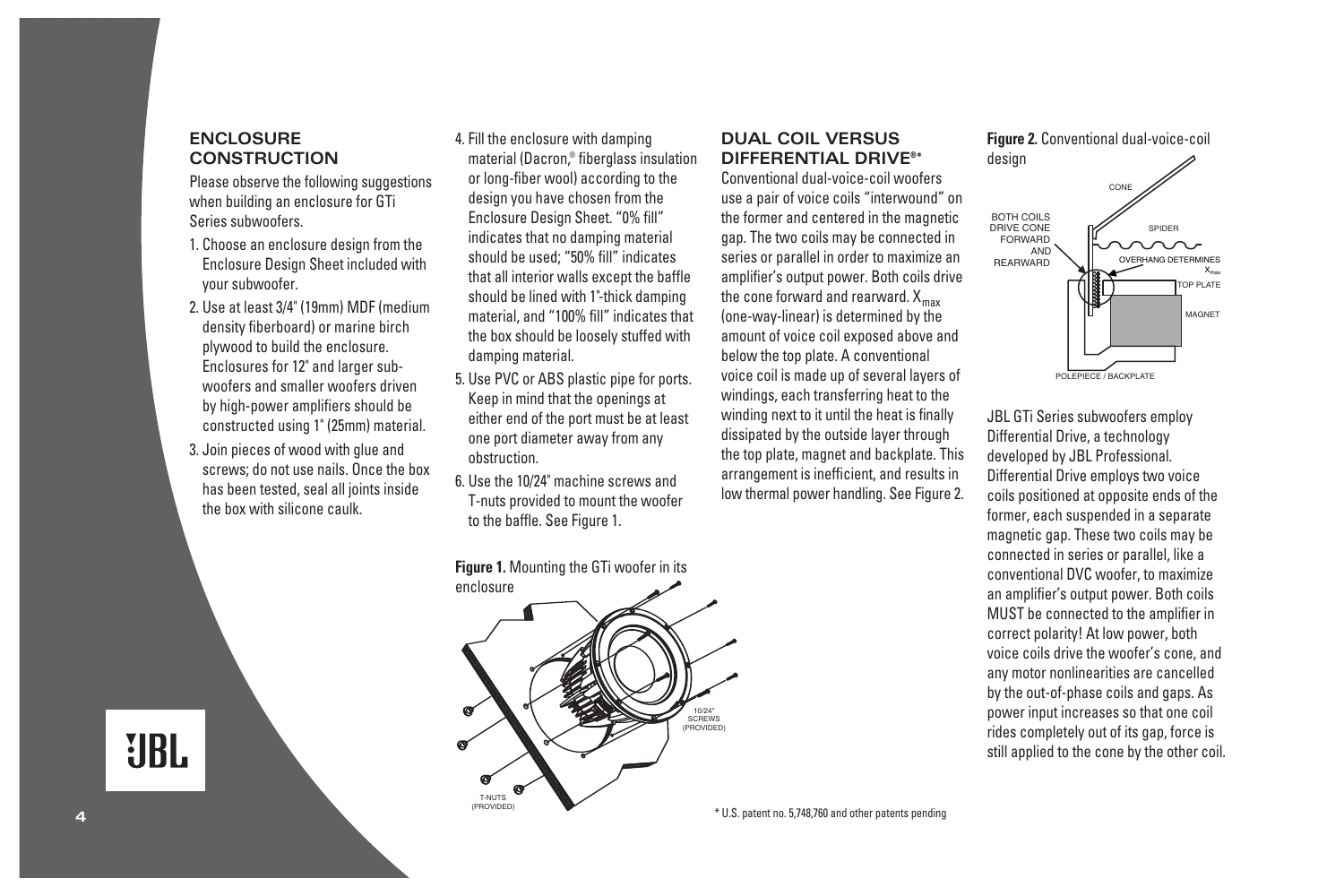### **CONNECTING YOUR SUBWOOFER TO AN AMPLIFIER**

At extremely high power, each coil will enter the other coil's magnetic gap. This will cause magnetic braking, which will slow the cone's motion and prevent damage due to overexcursion. For a GTi Series woofer,  $X_{\text{max}}$  is determined by the amount of voice-coil overhang between the first and second top plates. See Figure 3. Thermal power handling is far superior to a conventional DVC woofer using voice coils of a similar diameter and length because Differential Drive provides twice the heat-dissipating surface area and two top plates to transfer heat to the magnet-cover fins.

#### **Figure 3.** JBL dual-gap design TOP COIL IN GAP #1 DRIVES CONE FORWARD ALUMINUM **COVER** 2nd TOP PLATE 1st TOP PLATE POLEPIECE BOTTOM COIL IN GAP #2 DRIVES CONE REARWARD CONE SPIDER GAP #1 GAP #2 MAGNET OVERHANG **DETERMINES**  $X_{max}$

### **CONFIGURING THE VOICE COILS**

**Figure 4.** Terminal locations



**Note:** Unlike conventional DVC subwoofers, the two sets of terminals are configured so that both positive (+) terminals are on one side of the frame and both negative (–) terminals are on the other side. GTi Series subwoofers are shipped with terminal jumpers installed which configure the two 6-ohm voice coils in parallel for a 3-ohm load. **Note:** Both voice coils MUST be connected to the amplifier in series or parallel.

**Figure 5.** Connecting the voice coils in parallel (3 ohms)



Note: Connect the coils in parallel if you are connecting a single woofer to an amplifier.

**Figure 6.** Connecting the voice coils in series (12 ohms)

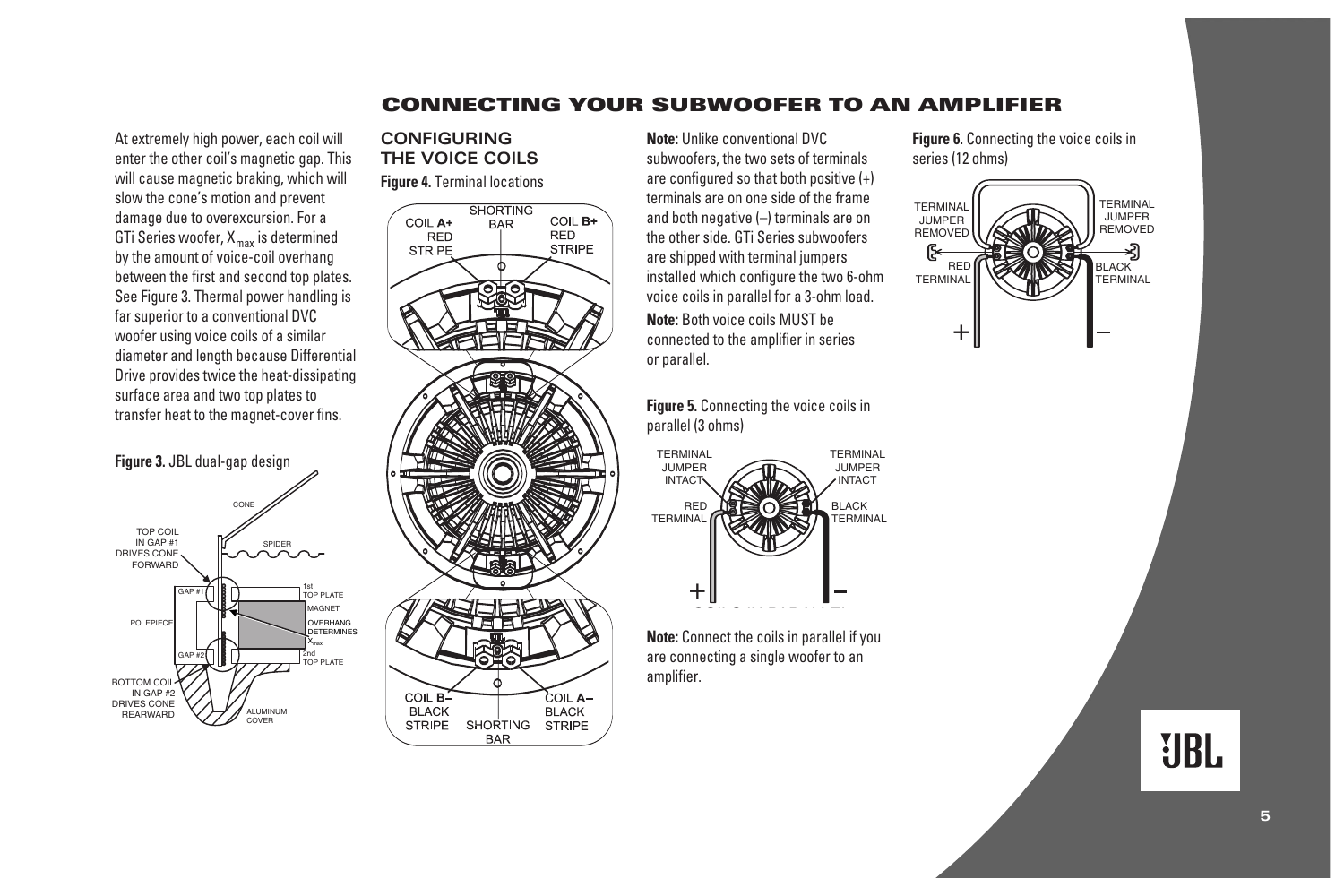#### **CONFIGURING MULTIPLE WOOFERS FOR CONNECTION TO A SINGLE AMPLIFIER**

**Figure 7.** Connect two woofers in parallel (with coils in parallel) for a 1.5-ohm load



**Figure 8.** Connect three woofers in parallel (with coils in series) for a 4-ohm load



**Figure 9.** Connect four woofers in parallel (with coils in series) for a 3-ohm load

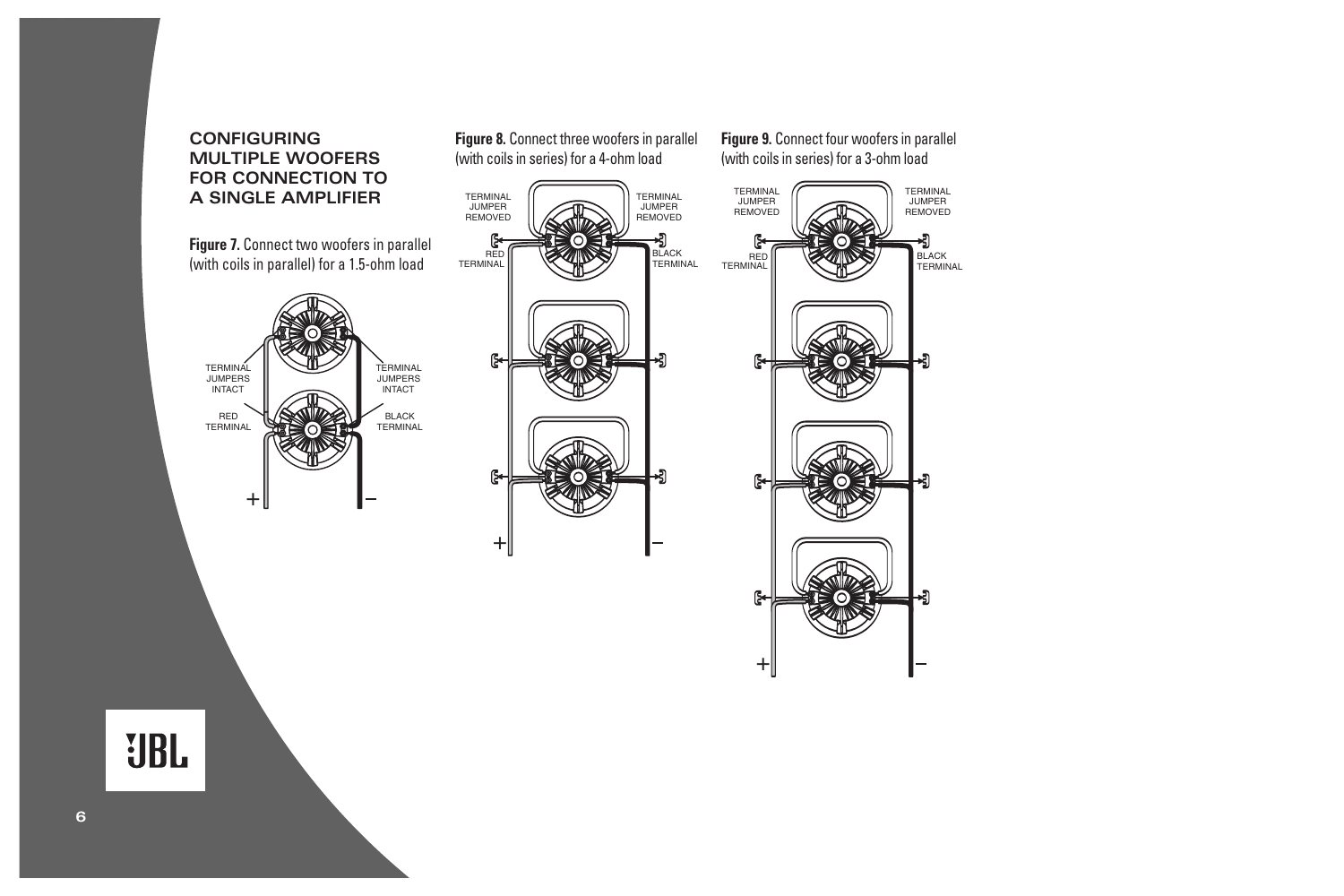### **SPECIFICATIONS**

|                             | W10GTi MkII<br>10" Automotive subwoofer | W12GTi MkII<br>12" Automotive subwoofer | W15GTi MkII<br>15" Automotive subwoofer |
|-----------------------------|-----------------------------------------|-----------------------------------------|-----------------------------------------|
| Power handling (peak)       | 3000W                                   | 4000W                                   | 5000W                                   |
| Power handling (RMS)        | 600W                                    | 700W                                    | 800W                                    |
| Frequency response (in-car) | $20$ Hz $-$ 1kHz, $\pm 3$ dB            | $18Hz - 1kHz. \pm 3dB$                  | $16Hz - 1kHz. \pm 3dB$                  |
| Impedance                   | 3 or 12 ohms                            | 3 or 12 ohms                            | 3 or 12 ohms                            |
| Sensitivity (2.83V/1m)      | 90dB                                    | 91dB                                    | 92dB                                    |
| Overall diameter            | $10-1/2$ " (267mm)                      | $12-1/4$ " (312mm)                      | 15-1/4" (388mm)                         |
| Cutout diameter             | $9-3/16$ " (234mm)                      | 11" (280mm)                             | $13-7/8$ " (353mm)                      |
| Mounting depth              | $9-1/8$ " (232mm)                       | 10-1/4" (260mm)                         | $10-1/4$ " (260mm)                      |
| <b>Basket displacement</b>  | .108 cu. ft. (3.06 L)                   | .149 cu. ft. (4.23 L)                   | .174 cu. ft. (4.93 L)                   |

#### **GENERAL CARE**

The loudspeaker grilles may be cleaned with a damp cloth. Do not use any cleaners or solvents on the grilles or the speaker cones.

These products are designed for mobile applications and are not intended for connection to the mains.

A valid serial number is required for warranty coverage.

Features, specifications and appearance are subject to change without notice.

Not all models are available in all markets.